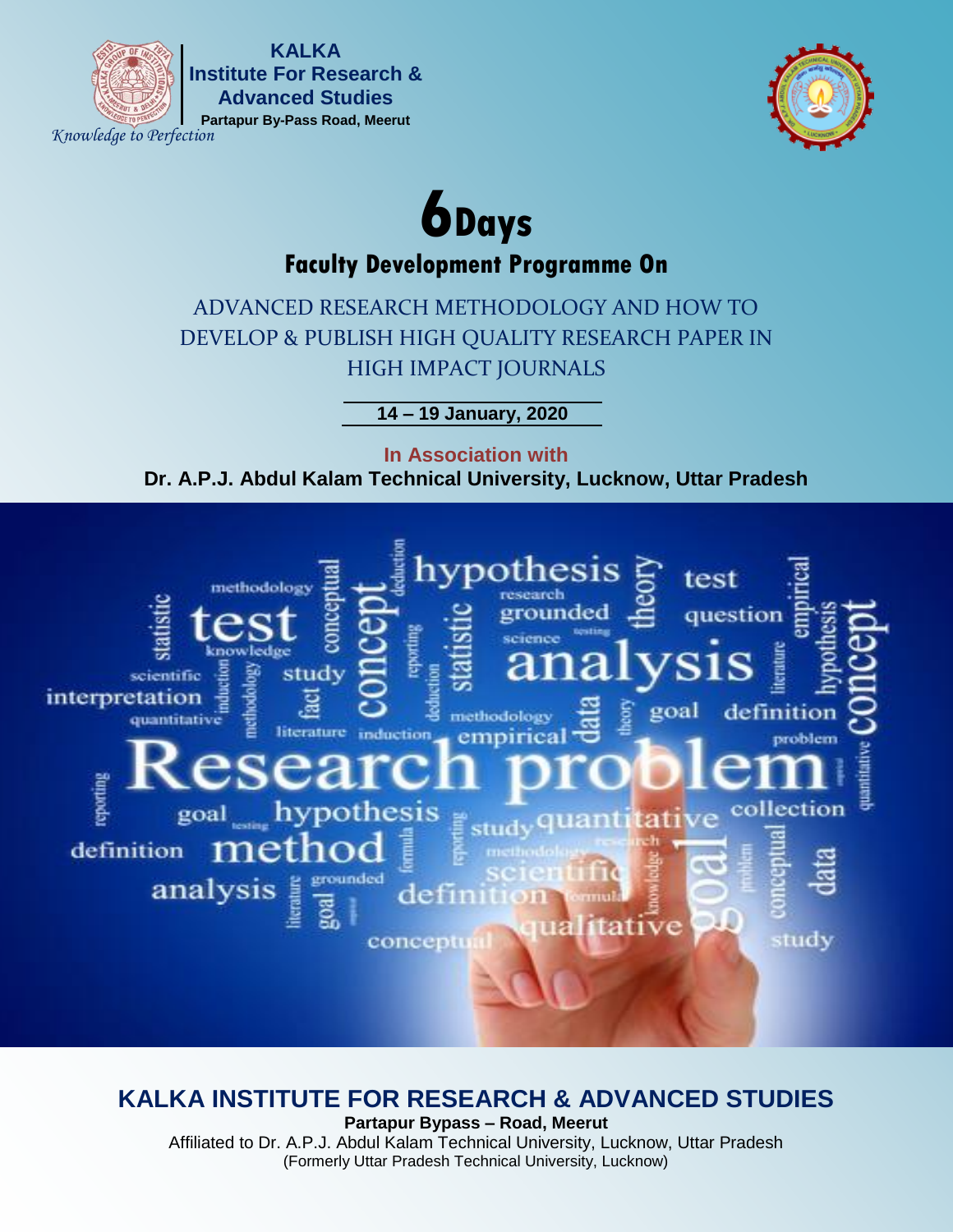## **Faculty Development Programme on**

# **Advanced Research Methodology and How to Develop & Publish High Quality Research Paper in High Impact Journals**

## **Introduction**

Research plays an important role in development of the society by increasing the quantum of knowledge and solving crucial problems. The ability to do Research and produce Scholarly publications is an extremely important attribute for any academic. The traditional emphasis on factual knowledge and singular truth is diminishing and the knowledge generation based on evidence and context is increasing. This necessitates the awareness of Quality Research and Methodological tools keeping in view the need among Academician, Researchers and Consultants to strengthen their Research Skills. The present FDP is designed in such a way to impart the knowledge and give exposure to the participants about Research Problems Formulation, Application of appropriate Research Design and Skills of Data Generation, Data Processing and Statistical Analysis at both basic and advanced level. The probability of success of a research proposal is greatly enhanced when the "beginning" is correctly defined as a precise statement of goals and rationale. Having accomplished this, the sequential steps necessary for writing a research plan and then successfully executing a research proposal are easier to identify and organize. Hence research design is a crucial factor contributing to the reliability of the results attained. It therefore provides a solid base for the whole research.

Knowledge of applied research tools, methodology and selection of an appropriate statistical tool along with the use of appropriate software helps in integrating research and practice. It proves the relevance of theory to the real world environment thereby enhancing the validity and applicability of the research finding. In academia, good publications call for more in-depth research with sound analysis of data. Hence the significance of research methodology is paramount for the research process.

The aim of this FDP is to provide the participants with the fundamentals of research design and methodology to conduct relevant research that will aid quality decision making and contribute to the body of knowledge in various areas of interest. The FDP aims at developing analytical skills amongst the participants to enable them to tackle myriads of problem in the areas of Management/Art/humanities and to develop the High Quality Research Papers.

## **Objectives of the FDP**

- To acquaint the participants with the use of basic qualitative and quantitative research techniques and data analysis tools with the help of software's like SPSS, R and AMOS.
- Guide participants to develop a research proposal.
- To provide exposure to the researchers to various Multivariate data analysis and Structural Equation Modeling issues.
- To provide a hands-on experience to the participants in analyzing and interpreting data for conducting research in the different subject domains by using statistical software.
- To develop the interest for reading and critiquing various research papers.
- Train participants how to draw better results from the analysis.
- Guide participants in writing a good research paper.

#### **Target Audience**

- Faculty Members and research Scholars who have an inherent inclination towards research in the area of Management/Art/Humanities.
- Research Scholars who need statistical and analytical guidance in their Ph.D Course Work.

#### **Expected Outcome**

- The programme will promote conceptual clarity of research process and methodology.
- It will facilitate insights into different research design and their application.
- Use SPSS, R and AMOS to analysis datasets, interpret the output and draw conclusions.
- The programme will focus on maximizing hands-on development of practical skills.
- It will provide an opportunity to be taught by experts and share experiences with co-participants across India.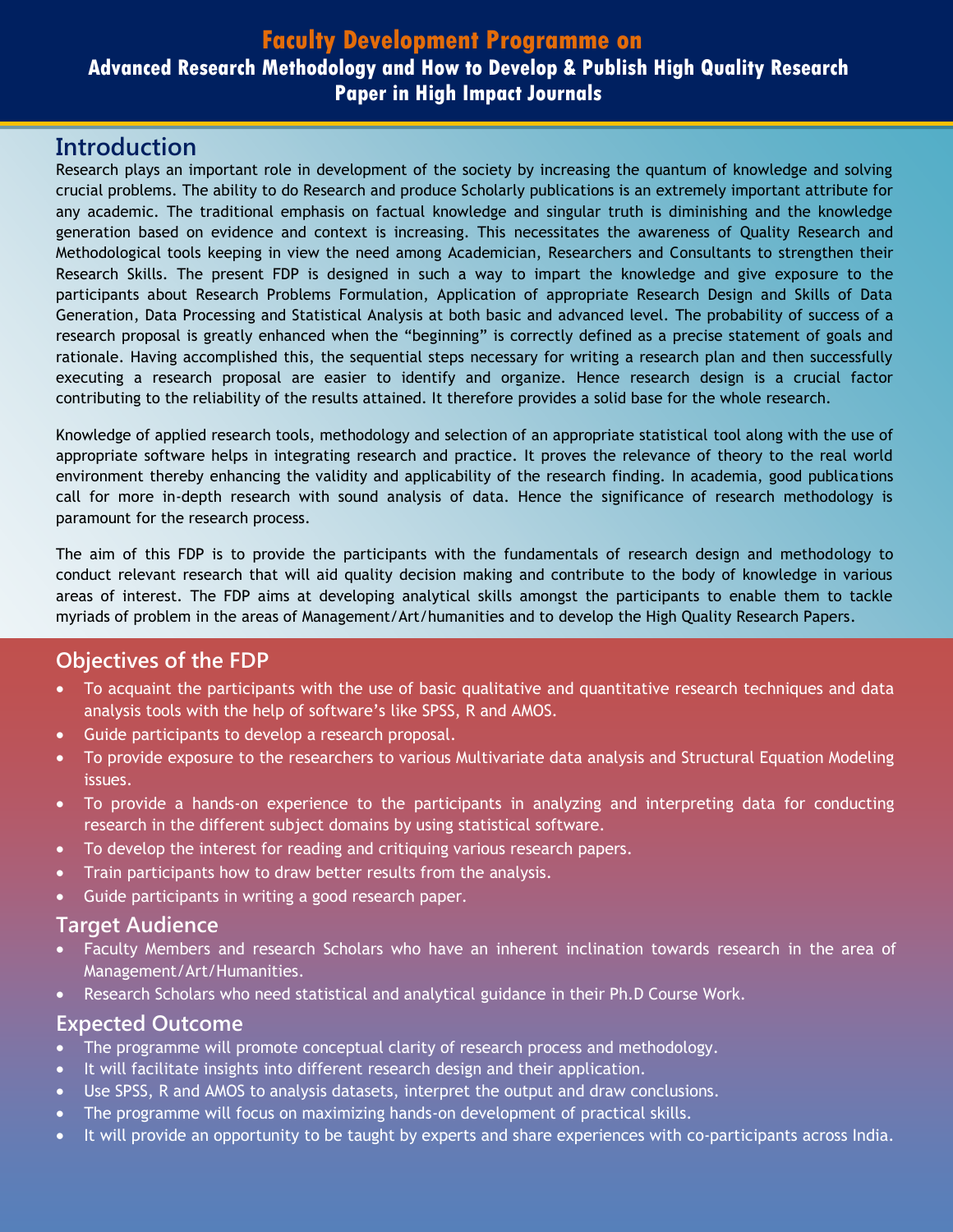# **Pedagogy**

Application of concepts will be through discussions, cases, lectures, presentations, exercises and live software training on SPSS, R, AMOS and MS-Excel.

# **Programme Content**

The programme content has been designed to provide a thorough understanding of various of Advance Research Methodology and Data Analytical tools that will aid quality decision-making and contribute to the body of knowledge in various areas of interest. The following topics will be covered in the FDP.

# **Programme Schedule**

#### **Day 1**

#### **Session I**

- Introduction to Research with Identification of Research Problem.
- Conducting a Review of Literature
- How to identify Research Gap?
- How to set Objectives of Research?

#### **Session II**

- How to develop Questionnaire?
- From Research Question to Hypothesis
- How to develop Theoretical Framework?
- How to discuss Findings?

#### **Day 2**

#### **Session I**

- Introduction SPSS, Data entry, Merging cases, Data cleaning and dealing with Missing Values
- Non-Parametric and Parametric Test
- 1-Sample Sign Test, Friedman Test, Mann-Whitney, Run Test, Wilcoxon Test and Kruskal-Wallis Test

#### **Session II**

- T-test One Sample, Two Sample & Paired T-test, Z-test
- One Way ANOVA, Two Way ANOVA in SPSS and R

#### **Day 3**

#### **Session I**

- Correlation Bivariate, Partial & Canonical
- Linear Regression, Multivariate Regression
- Regression with Dummy Variables
- Measuring interaction effect in Regression
- Logistic Regression

#### **Session II**

- Cluster Analysis
- Hierarchical and Non-Hierarchical segmentation
- Discriminant Analysis

#### **Day 4**

#### **Session I**

- Introduction to Factor Analysis
- Exploratory Factor Analysis (EFA)
- Hand on practice Session **Session II**
- Confirmatory Factor Analysis (CFA)
- Hand on practice Session

#### **Day 5**

#### **Session I**

- Introduction to SEM
- Testing of Statistical Assumptions and addressing common method bias
- Reliability and Validity Testing
- Measurement Model Assessment, discussing fit Indices **Session II**
- Structural Model Assessment
- Path Analysis (Direct and Indirect effect)
- Boot Strapping

#### **Day 6**

#### **Session I**

- Writing & discussion of methods & results of SEM using (AMOS) in Articles & Thesis
- Advanced topics in SEM: Moderated Mediation, Three Way Interaction & Multi Group Analysis

#### **Session II**

- Discussion on Qualitative Study
- How to identify Pertinent Journals and Publish during various stage of research?
- Promoting research using Social Media platform like, Research Gate, Blogs, Google Scholar
- How to avoid Plagiarism?
- How to Conclude and write an Abstract?